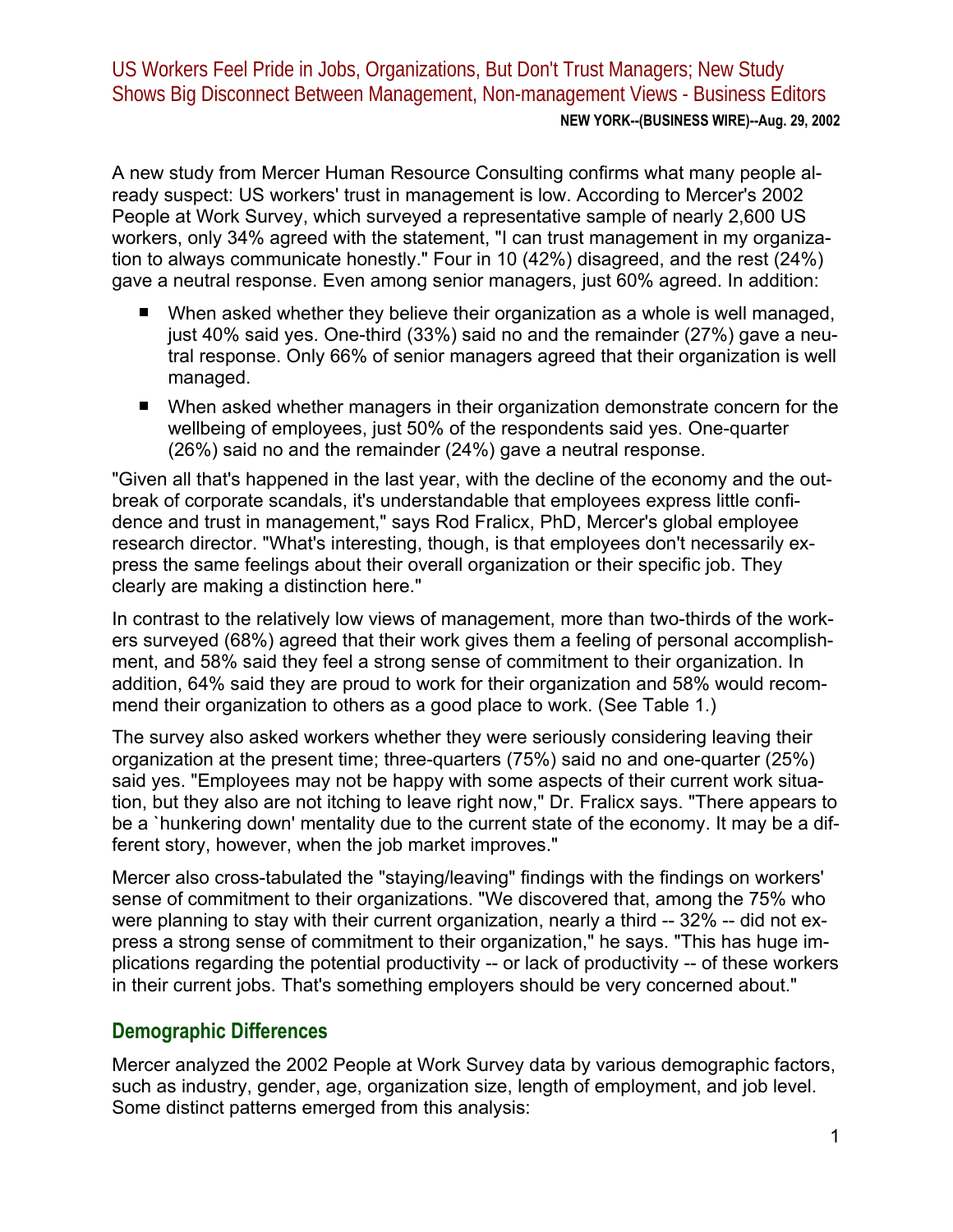US Workers Feel Pride in Jobs, Organizations, But Don't Trust Managers; New Study Shows Big Disconnect Between Management, Non-management Views - Business Editors **NEW YORK--(BUSINESS WIRE)--Aug. 29, 2002**

Industry. Employees in manufacturing held the most negative views about their jobs, employers, and managers. For instance, while 68% of workers overall said their work gives them a feeling of personal accomplishment, only 57% of manufacturing workers agreed with this statement. And while 58% of workers overall feel a strong sense of commitment to their organization, just 48% of manufacturing employees feel the same. Scores for employees in the retail/leisure industries also were low relative to overall totals. By contrast, employees in the financial services/insurance/real estate industries appear to be most satisfied with their employment situations. Their scores ranked 7 to 18 percentage points above the overall worker totals. (See Table 1.)

| <b>Survey Statement</b>                                                            | <b>All US Workers</b><br>% Agree | <b>Manufacturing</b><br><b>Industry</b><br><b>Workers</b><br>% Agree | <b>Financial</b><br>Services/<br><b>Insurance/ Real</b><br><b>Estate Industry</b><br>% Agree |
|------------------------------------------------------------------------------------|----------------------------------|----------------------------------------------------------------------|----------------------------------------------------------------------------------------------|
| I trust management in my organization to<br>always communicate honestly.           | 34%                              | 27%                                                                  | 47%                                                                                          |
| I believe that the organization as a whole is<br>well managed.                     | 40%                              | 34%                                                                  | 58%                                                                                          |
| Managers in my organization demonstrate<br>concern for the wellbeing of employees. | 50%                              | 43%                                                                  | 58%                                                                                          |
| I feel a strong sense of commitment to my<br>organization.                         | 58%                              | 48%                                                                  | 66%                                                                                          |
| I would recommend my organization to<br>others as a good place to work.            | 58%                              | 50%                                                                  | 69%                                                                                          |
| I am proud to work for my organization.                                            | 64%                              | 57%                                                                  | 73%                                                                                          |
| My work gives me a feeling of personal<br>accomplishment.                          | 68%                              | 57%                                                                  | 75%                                                                                          |

## **Table 1: US Worker Views of Their Jobs, Employers, and Managers**

Job level. The 2002 People at Work Survey reveals a significant disconnect between the views of senior management, management, and non-management employees. Across the board, senior managers expressed more favorable views on issues related to jobs, employers, and managers. For example, 82% of senior managers said they had a strong sense of commitment to their organization, versus 68% for management employees and 52% for non-management employees. And 76% of senior managers said managers at their organization demonstrate a concern for the wellbeing of employees, versus 54% for management employees and 46% for non-management employees. (See Table 2.)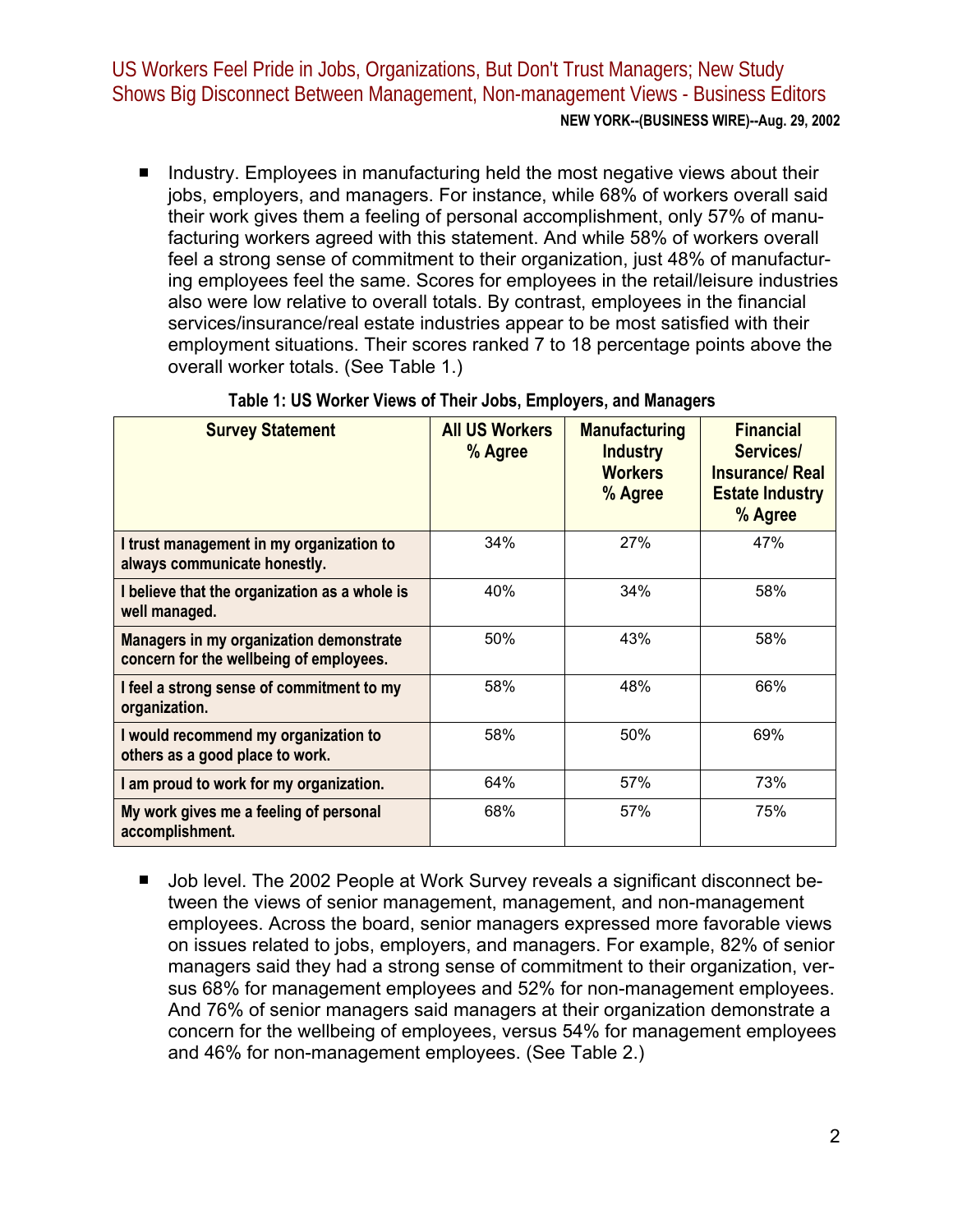| <b>Survey Statement</b>                                                            | <b>Senior</b><br><b>Management</b><br>% Agree | <b>Management</b><br>% Agree | <b>NonManagement</b><br>% Agree |
|------------------------------------------------------------------------------------|-----------------------------------------------|------------------------------|---------------------------------|
| I trust management in my organization to<br>always communicate honestly.           | 60%                                           | 38%                          | 30%                             |
| I believe that the organization as a whole is<br>well managed.                     | 66%                                           | 46%                          | 35%                             |
| Managers in my organization demonstrate<br>concern for the wellbeing of employees. | 76%                                           | 54%                          | 46%                             |
| I feel a strong sense of commitment to my<br>organization.                         | 82%                                           | 68%                          | 52%                             |
| I would recommend my organization to<br>others as a good place to work.            | 75%                                           | 66%                          | 53%                             |
| I am proud to work for my organization.                                            | 81%                                           | 74%                          | 59%                             |
| My work gives me a feeling of personal<br>accomplishment.                          | 84%                                           | 73%                          | 65%                             |

**Table 2: Senior Management, Management, and Non-management Views** 

"Employees' position in the organization obviously has a major impact on how they view the organization and its strengths and weaknesses," Dr. Fralicx says. "From the perspective of the average worker, senior management is out of touch with the realities of the workplace and views the organization with rose-colored glasses." This is not an unexpected finding, he notes, although the gap between senior management and nonmanagement varies significantly from one organization to the next. "What's critical is whether organizations are managing their people in a way that is closing or expanding this gap," Dr. Fralicx adds.

The results of Mercer's 2002 People at Work Survey are based on data collected from a statistically valid sample of nearly 2,600 working adults in the US representing a broad cross-section of industries. Respondents completed a mail-in survey consisting of more than 180 questions about their perceptions of their job, organization, work environment, compensation, benefits, and the management of their organization. The weighted survey results are representative of the entire US workforce and individual industry sectors.

Mercer Human Resource Consulting, one of the world's leading consulting organizations, helps organizations create measurable business results through their people. With more than 13,500 employees serving clients from 142 cities in 40 countries worldwide, the company is part of Mercer Inc., a wholly owned subsidiary of Marsh & McLennan Companies, Inc., which lists its stock (ticker symbol: MMC) on the New York, Chicago, Pacific, and London stock exchanges.